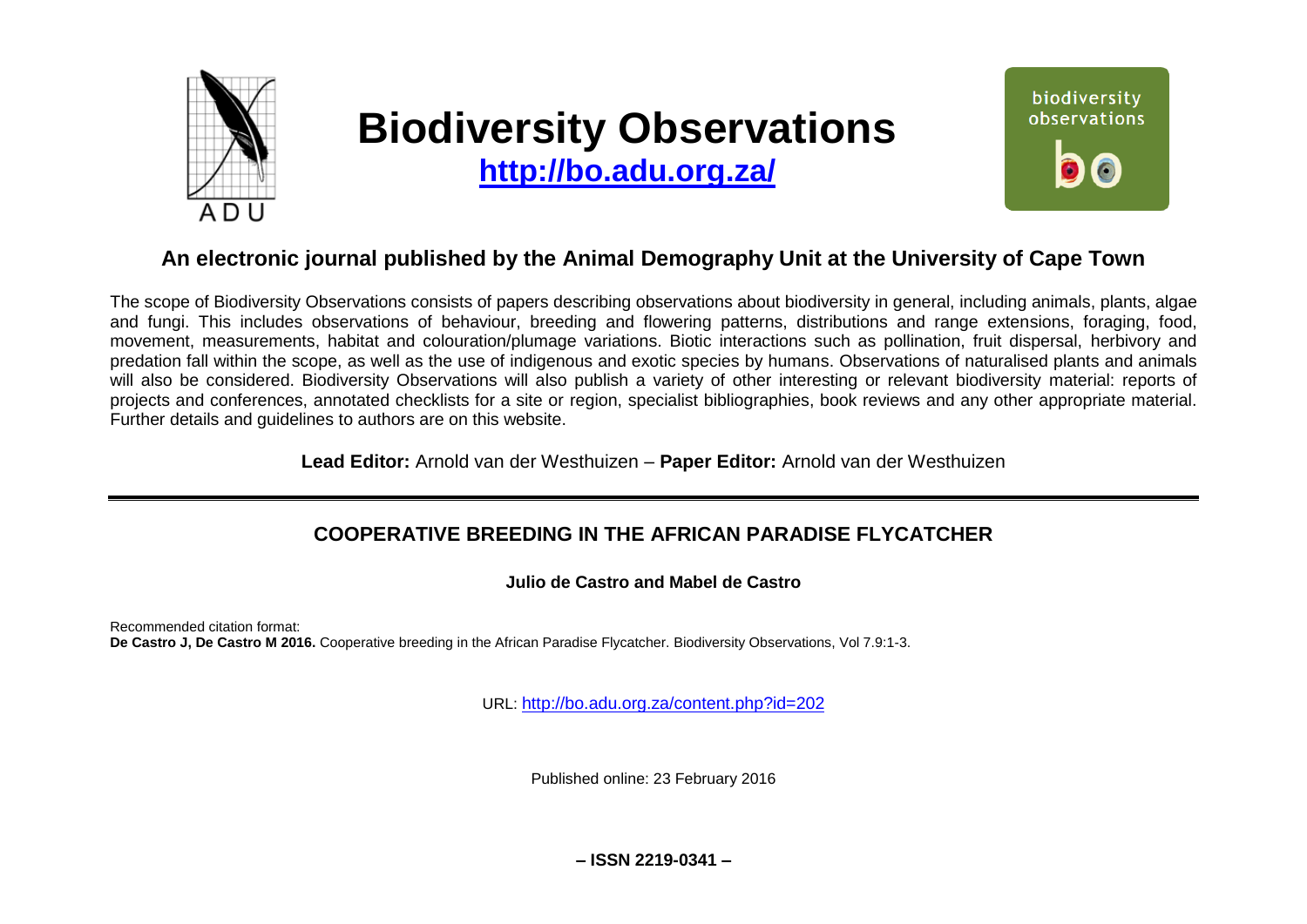### **COOPERATIVE BREEDING IN THE AFRICAN PARADISE FLYCATCHER**

*Julio de Castro \* and Mabel de Castro*

34 Hedsor Drive, Harare, Zimbabwe

\* Corresponding author: [juliojdecastro@gmail.com](mailto:juliojdecastro@gmail.com)

The breeding season of the African Paradise Flycatcher *Terpsiphone viridis* in Southern Africa takes place mainly from September to December. The female lays up to four eggs and the incubation takes from 11-19 days and it is shared between the members of the pair. The female does most of the night sitting on the eggs (Roberts 2012).

The present observations were performed during two days of watching an African Paradise Flycatcher nest located at about three metres from ground level at a shady area near the jetty of Camp Kwando, Zambezi region, Namibia (S17°59' E023°17').

The observations presented did not follow any methodology as they were part of a general bird-watching trip. However, the fact that the birds were seen on a nest in an area of easy access (Fig 1) offered an excellent opportunity for observation and photography.

The activity described was observed during 25 and 26 November 2015 but the birds were also seen flying and perched in the general area surrounding the nest. The two birds that were observed sitting on the nest were both males, an adult and a sub-adult. As we were not able to identify individuals, there could have been more involved, though this seems unlikely. The nest contained at least one egg.

**Fig 1** - The area in which the African Paradise Flycatchers were observed.

No females were seen at any time neither sitting on the nest nor flying or perched in the vicinity.

On 25 November 2015 the adult (Fig 2.) was observed sitting from 07:05 to 07:27; the adult was observed sitting from 13:05 to 13:06 again and then the sub-adult (Fig. 3) was seen from 13:07 to 13:09. Later, the adult was seen from 17:48 to 18:11 and the sub-adult from 18:34 to 18:38. On 26 November 2015 the sub-adult was

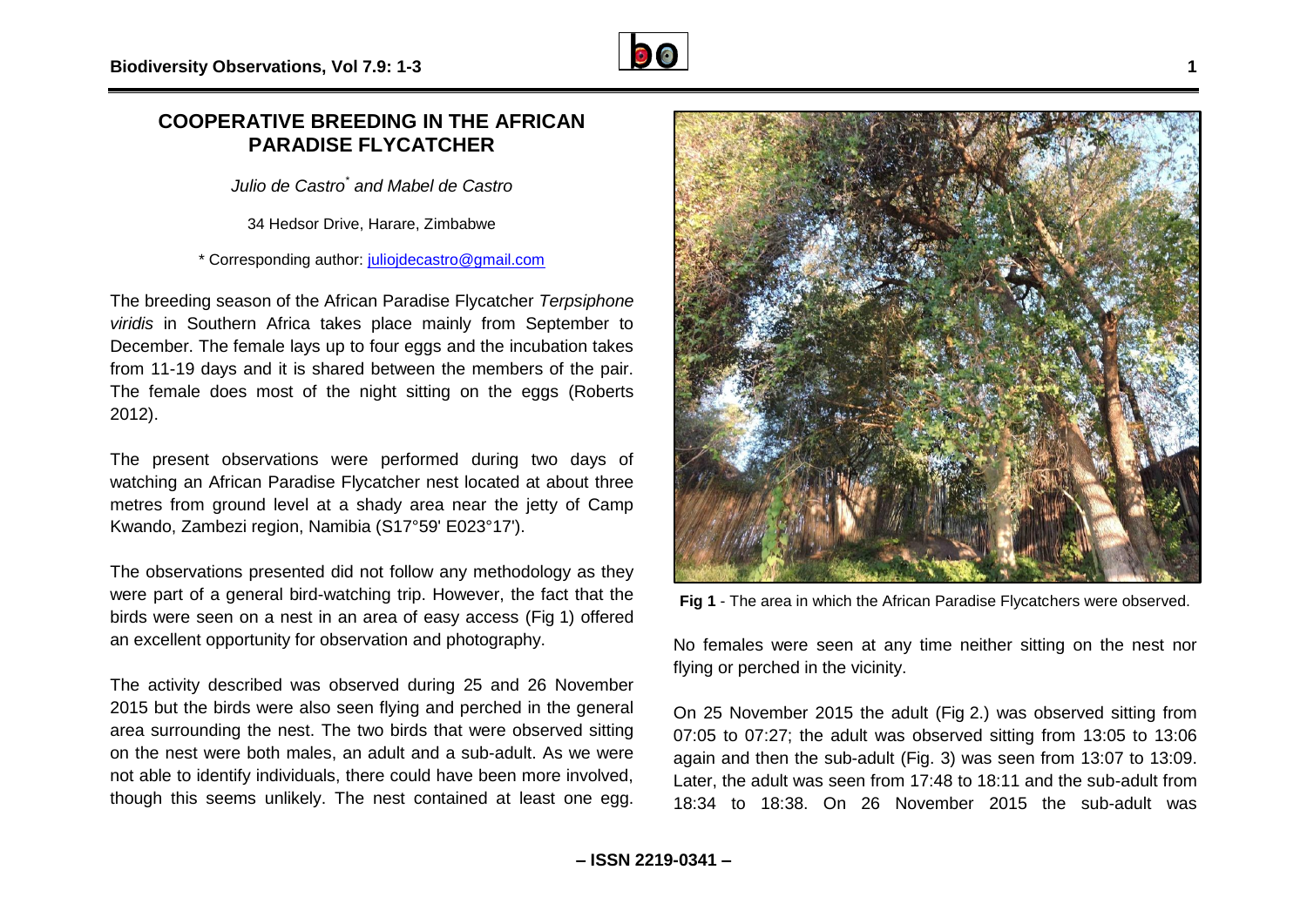



**Fig 2** - The adult African Paradise Flycatcher incubating.

seen at 07:16 and the adult from 07:42 to 07:43.

Please note that these times are not total times but times when the birds were observed. They could have been there earlier and remained later than the time of the observations.

Roberts (2012) describes male and female sharing the incubation giving times of day and other details. It also mentions cooperative breeding as possible but unconfirmed but the latter is well known and studied in several other bird species (Stacey *et al.*, 1990).



**Fig 3** - The sub-adult African Paradise Flycatcher on the nest.

Although this could be an isolated observation and a rather anecdotal one, it unequivocally shows the involvement of a second male, strongly suggesting that cooperative breeding in the African Paradise Flycatcher takes place. It is possible that the young male was from the previous year and assisting the adult male.

It is also interesting that no female was observed close to the nest during the time the observations were made and at other times when we were present in the camp. Whether this had any influence on the observed behaviour could not be ascertained. The female could have